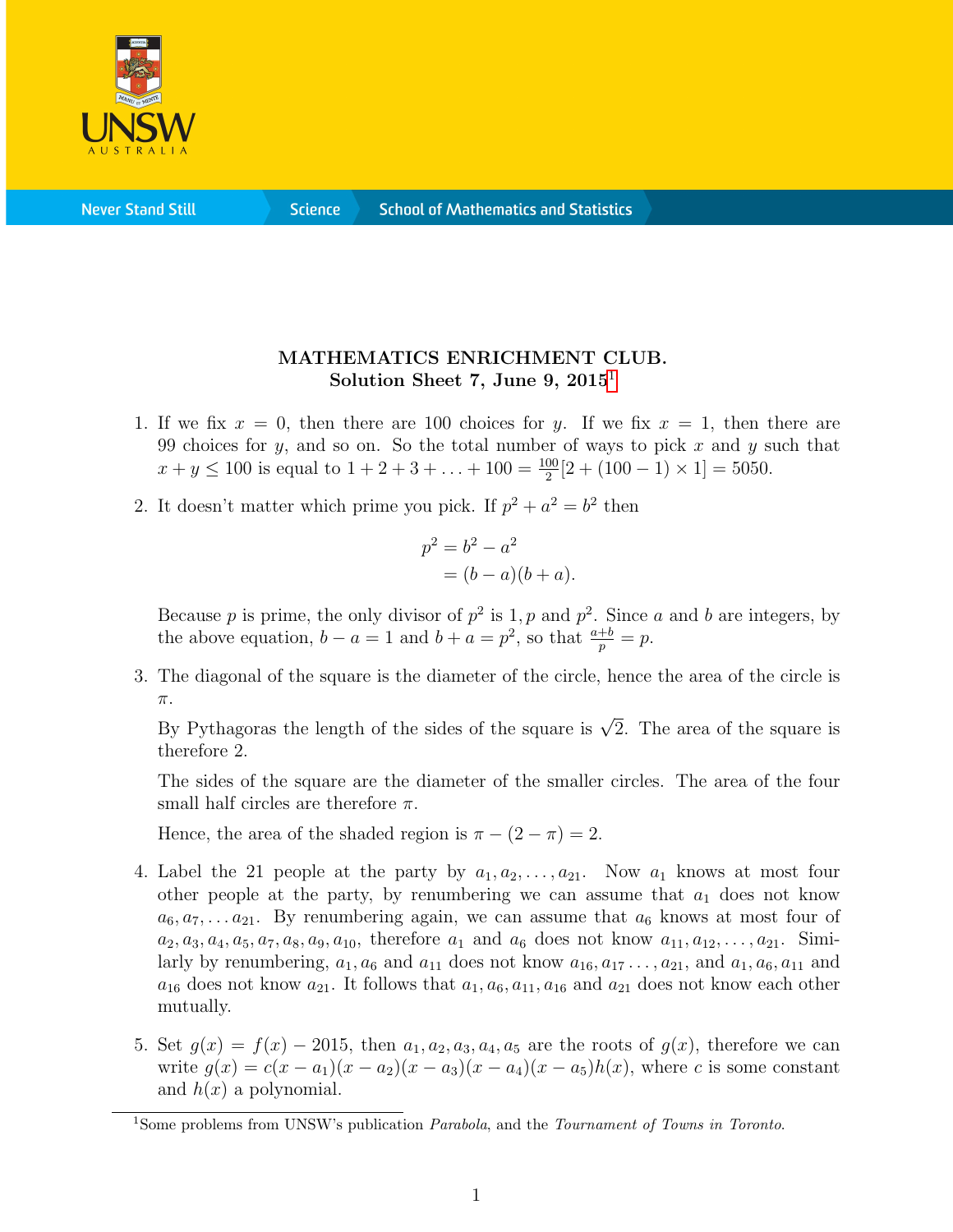Now the integral solutions to  $f(x) = 2016$  are the integral solutions to  $g(x) = 1$ , but there is no integral solution to  $g(x) = 1$ , because in the expression  $g(x) = c(x-a_1)(x (a_2)(x-a_3)(x-a_4)(x-a_5)h(x)$ , each  $(x-a_i)$ ,  $i = 1, 2, 3, 4, 5$  are distinct integers for any integer x. Also,  $h(x)$  and c are integers for any integer x otherwise  $f(x)$  will have non-integer coefficients; multiplying 7 integers in which at least 5 of are distinct can not give 1.



6. Draw a line parallel to  $AP$  that intersects the line  $BC$  at the point  $Q$ ; see above. Note that the triangles  $\triangle AOP$  and  $\triangle AMQ$  are similar, so by triangles and ratios we have  $|OM| = |PQ|$ . Now to find  $\frac{|OM|}{|PC|}$ , all we have to do is work out what portion  $|PQ|$ occupies  $|PC|$ .

The triangles  $\triangle ACP$  and  $\triangle M CQ$  are similar, so by triangle and ratios we have  $\frac{|AC|}{|PC|} =$  $|MC|$  $\frac{[MC]}{[QC]}$ . But M is the midpoint of AC, which implies  $|MC| = \frac{1}{2}$  $\frac{1}{2}$ |AC|, so that

$$
\frac{|AC|}{|PC|} = \frac{|MC|}{|QC|} = \frac{1}{2} \frac{|AC|}{|QC|}.
$$

It follows that  $2|QC| = |PC|$ , which implies  $2|PQ| = |PC|$ , and therefore  $\frac{|OM|}{|PC|} = \frac{1}{2}$  $\frac{1}{2}$ .

## Senior Questions

1. I am not sure if there are suppose to be additional conditions on the roots or coefficients of  $P(x)$ , here is my reasoning to why I can not find such an N without additional assumptions: First we evaluate the polynomial at  $x = 1$ , this gives  $P(1) = a_{99} + a_{98} + a_{99}$  $\ldots + a_2 + a_1 + 1 = 1 + \sum_{i=1}^{99} a_i$ . Therefore, the problem is to find the largest integer N such that

$$
\sum_{i=1}^{99} a_i = p(1) - 1 \ge 2(2^N - 1).
$$

So we look for the maximum lower bound for  $P(1)$ . Because the polynomial  $P(x)$  has 100 roots, we can express it as  $P(x) = (x + r_1)(x + r_2)...(x + r_{99})(x + r_{100})$ , where  $r_1, r_2, \ldots, r_{99}, r_{100}$  are the roots of the  $P(x)$  times  $-1$ . Now if we were to expand the RHS of  $P(x) = (x+r_1)(x+r_2)...(x+r_{99})(x+r_{100})$ , then we can equate the coefficients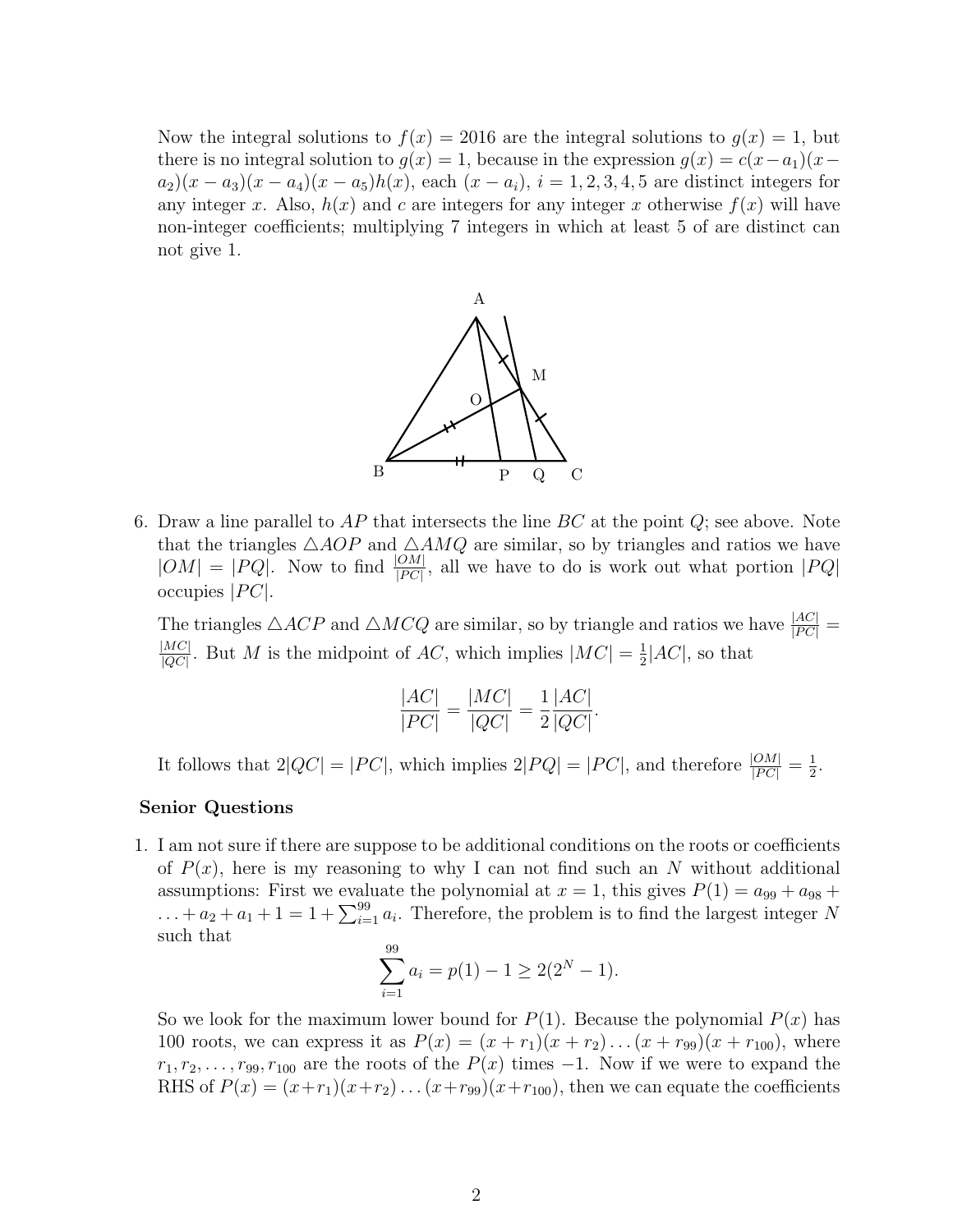of  $P(x)$  by

$$
a_{99} = \sum_{i}^{100} r_i
$$
  
\n
$$
a_{98} = \sum_{i < j} r_i r_j
$$
  
\n
$$
a_{97} = \sum_{i < j < k} r_i r_j r_k
$$
  
\n
$$
\vdots \qquad \vdots
$$
  
\n
$$
1 = r_1 r_2 \dots r_{99} r_{100},
$$

where the notation  $\sum_{i \leq j}$  means the product of all  $r_i$  with  $r_j$  over all index such that  $i < j$ , and similarly for  $\sum_{i < j < k}$ ; that is the coefficient  $a_{99}$  of  $P(x)$  is sum of the negative of roots of  $P(x)$ , the coefficient  $a_{98}$  is sum of product of two terms and so on. These forms the conditions on  $r_i$ .

Now we may set  $r_1, r_2, \ldots, r_{50} = y$  and  $r_{51}, r_{52}, \ldots, r_{100} = 1/y$ , for some positive real number y, because  $r_1r_2 \ldots r_{100} = 1$  and each coefficient  $a_1, a_2, \ldots a_{99}$  is positive. But then  $P(1) = (1+y)^{50}(1+1/y)^{50} \ge (1+y)^{50}$ ; because y is arbitrary, I can not find such an N.

2. Let d be the greatest common divisor between x and y, write it as  $gcd(x, y) = d$ . Then we have  $x = d \times x'$  and  $y = d \times y'$ , where x' and y' are some integers such that  $gcd(x', y') = 1$ . Now in order to show that  $x + y$  is a square, we just need to show that  $x' + y' = d$ , because this implies  $x + y = d^2$ .

We can rewrite  $\frac{1}{x} + \frac{1}{y} = \frac{1}{z}$  $\frac{1}{z}$  as  $z(x + y) = xy$  or equivalently  $z(x' + y') = dx'y'.$ Since  $gcd(x, y, z) = 1$ ,  $gcd(d, z) = 1$ . Furthermore, x' does not divide y' and visa versa, therefore  $gcd(x'+y',x') = gcd(x'+y',y') = 1$ . It follows from the equation  $z(x'+y') = dx'y'$  that x' and y' must divide z, so we have  $x'y' = z$ , which implies  $x' + y' = d.$ 

3. We start by trying a few values of  $n$  to see if we can spot a pattern.

| $n=1,$  | $14^1 + 11 = 25 = 5(5)$      |
|---------|------------------------------|
| $n=2,$  | $14^2 + 11 = 207 = 3(69)$    |
| $n=3$ , | $14^3 + 11 = 25 = 5(551)$    |
| $n=2,$  | $14^4 + 11 = 207 = 3(12809)$ |

It seems like when n is odd,  $14^n + 11$  is divisible by 5, and when n is even,  $14^n + 11$ is divisible by 3.

If *n* is even then  $14^n = 14^{2k} = 196^k$ . As 196 has remainder 1 when divided by 3, it follows that 196<sup>k</sup> has remainder 1 when divided 3. Therefore  $142^k + 11$  is divisible by 3.

If *n* is odd, then  $14^n = 14^{2k+1} = 14 \times 14^{2k} = 14 \times 196^k$ . As 196 as remainder 1 when divided by 5, it follows that 196<sup>k</sup> also has remainder 1 when divided by 5, and  $14 \times 196^k$ has remainder 4 when divided by 5. Therefore  $14^{2k} + 1 + 11$  is divisible by 5.